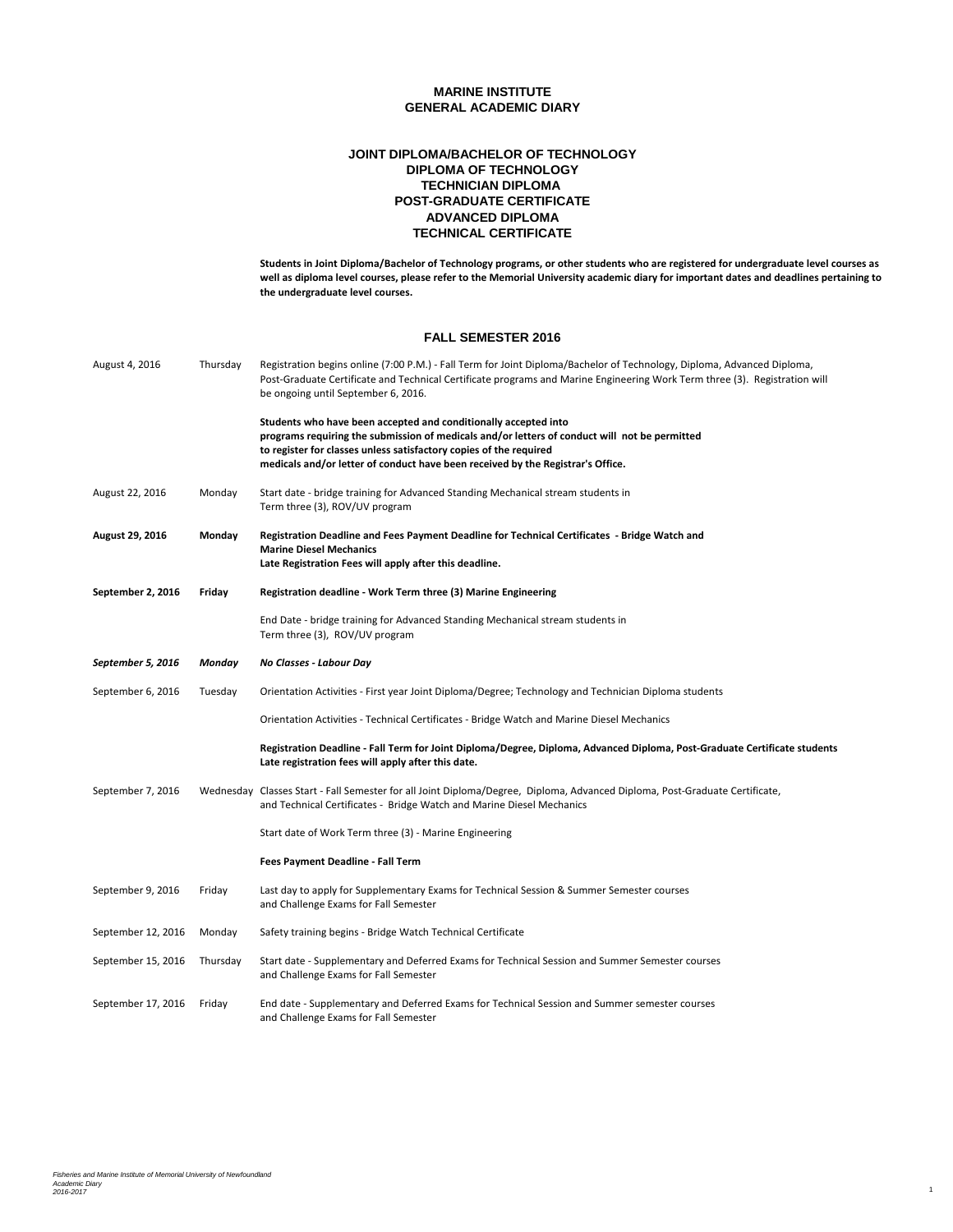### **POST-GRADUATE CERTIFICATE JOINT DIPLOMA/BACHELOR OF TECHNOLOGY DIPLOMA OF TECHNOLOGY TECHNICIAN DIPLOMA ADVANCED DIPLOMA TECHNICAL CERTIFICATE**

|                    |                 | Students in Joint Diploma/Bachelor of Technology programs, or other students who are registered for undergraduate level courses as<br>well as diploma level courses, please refer to the Memorial University academic diary for important dates and deadlines pertaining to<br>the undergraduate level courses.                        |
|--------------------|-----------------|----------------------------------------------------------------------------------------------------------------------------------------------------------------------------------------------------------------------------------------------------------------------------------------------------------------------------------------|
| September 21, 2016 |                 | Wednesday Last date for students to add courses in Joint Diploma/Degree, Diploma, Advanced Diploma, Post-Graduate<br>Certificate, and Technical Certificates - Bridge Watch, Marine Diesel Mechanics<br>programs for Fall 2016 semester.                                                                                               |
|                    |                 | Last day to opt out of health and/or dental insurance in the Fall semester                                                                                                                                                                                                                                                             |
|                    |                 | Last date - students in Joint Diploma/Degree, Diploma, Advanced Diploma, Post Graduate Certificate<br>and Technical Certificate - Marine Diesel Mechanics to drop courses and receive a 100% refund of<br>tuition fees and student union fees for the Fall 2016 Semester.<br>No student union fees will be refunded after this date.   |
| September 23, 2016 | Friday          | Last date - students in Joint Diploma/Degree, Diploma, and Technical Certificates - Bridge Watch<br>Marine Diesel Mechanics Programs to apply for Fall scholarships                                                                                                                                                                    |
| September 28, 2016 |                 | Wednesday Last date - students in Joint Diploma/Degree, Diploma, Advanced Diploma, Post-Graduate Certificate, and Technical Certificate<br>Marine Diesel Mechanics Programs to drop courses and receive 50% refund of tuition fees for Fall Semester                                                                                   |
| October 5, 2016    |                 | Wednesday Last date to Apply for Credit Transfers for Fall Semester and Examination Re-reads for the 2015/2016 Technical<br>Session and Summer Semester                                                                                                                                                                                |
|                    |                 | Last date - students in Joint Diploma/Degree, Diploma, Advanced Diploma, Post-Graduate Certificate and Technical<br>Certificate Marine Diesel Mechanics to drop courses and receive a 25% refund of tuition fees for Fall Semester.<br>(No refunds will be granted to students in Fall Semester Programs after this date.)             |
| October 10, 2016   | Monday          | No Classes - Thanksgiving Day, Fall Break Begins                                                                                                                                                                                                                                                                                       |
|                    |                 |                                                                                                                                                                                                                                                                                                                                        |
| October 11, 2016   | Tuesday         | No Classes- Fall Break                                                                                                                                                                                                                                                                                                                 |
| October 12, 2016   |                 | Wednesday Classes resume-Classes follow Monday's Schedule                                                                                                                                                                                                                                                                              |
| October 13, 2016   | <b>Thursday</b> | <b>Classes follow Tuesday's Schedule</b>                                                                                                                                                                                                                                                                                               |
| October 19, 2016   |                 | Wednesday Last date - students in Joint Diploma/Degree, Diploma, Advanced Diploma, Post-Graduate Certificate, and Technical<br>Certificates - Bridge Watch and Marine Diesel Mechanics (except for first time students in the first term of<br>technology and technician diploma programs) to drop courses without academic prejudice. |
| November 2, 2016   |                 | Wednesday Last date - first time students in the first term of joint diploma/degree, technology and technician diploma<br>programs, to drop courses without academic prejudice.                                                                                                                                                        |
| November 11, 2016  | Friday          | No Classes - Remembrance Day Holiday                                                                                                                                                                                                                                                                                                   |
| December 5, 2016   | Monday          | Registration begins for Joint Diploma/Degree, Diploma, Advanced Diploma, Post-Graduate Certificate,<br>and Technical Certificate students registering in the Winter 2017 Semester.                                                                                                                                                     |
| December 9, 2016   | Friday          | Classes end - Fall Semester for Joint Diploma/Degree, Diploma, Advanced Diploma, Post-Graduate Certificate,<br>and Technical Certificates - Bridge Watch and Marine Diesel Mechanics programs                                                                                                                                          |
| December 12, 2016  | Monday          | Exams begin - Students in Joint Diploma/Degree, Diploma, Advanced Diploma, Post-Graduate Certificate,<br>and Technical Certificates - Bridge Watch and Marine Diesel Mechanics programs                                                                                                                                                |
| December 16, 2016  | Friday          | End date - Marine Engineering Work Term three (3)                                                                                                                                                                                                                                                                                      |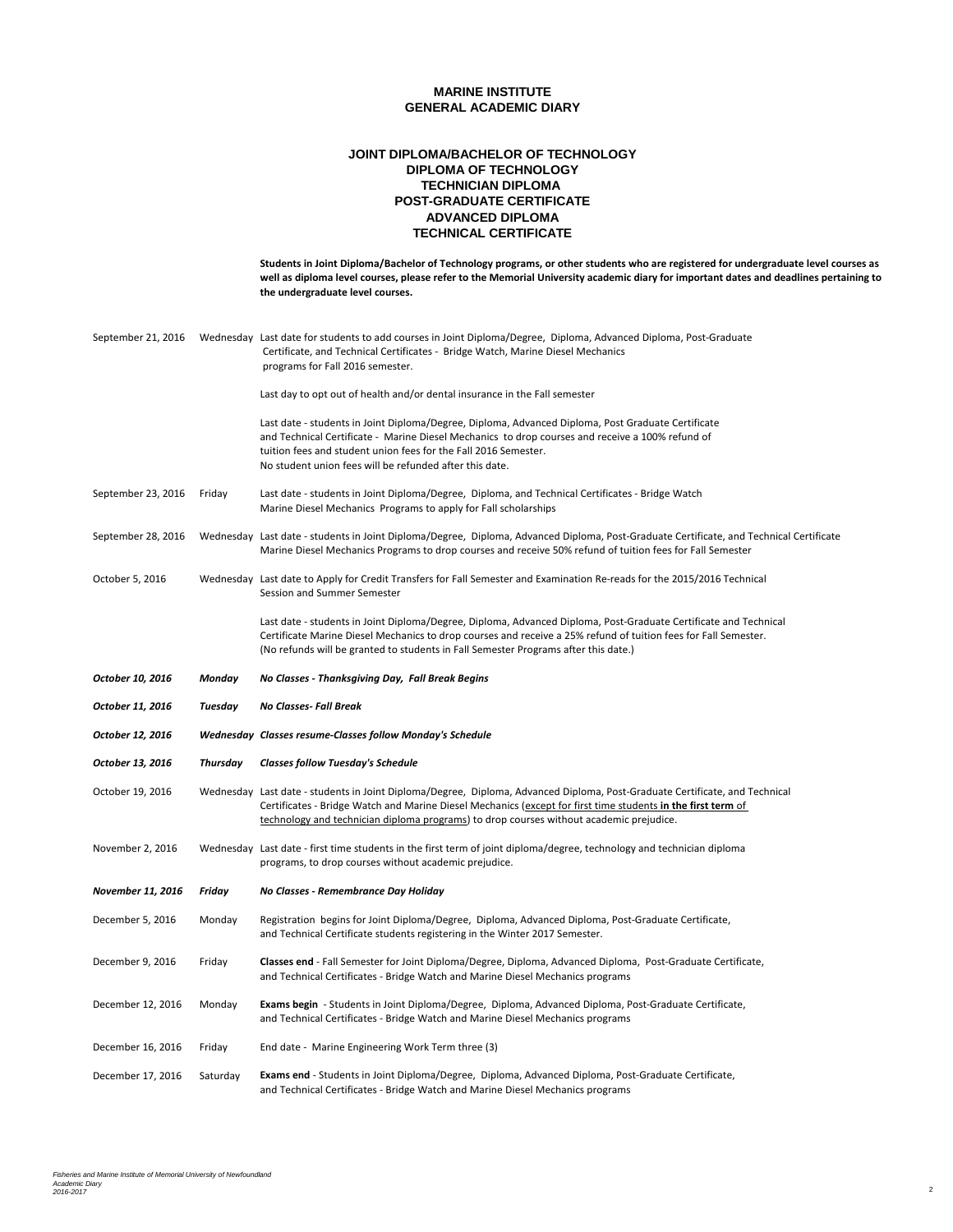### **POST-GRADUATE CERTIFICATE JOINT DIPLOMA/BACHELOR OF TECHNOLOGY DIPLOMA OF TECHNOLOGY TECHNICIAN DIPLOMA ADVANCED DIPLOMA TECHNICAL CERTIFICATE**

**Students in Joint Diploma/Bachelor of Technology programs, or other students who are registered for undergraduate level courses as well as diploma level courses, please refer to the Memorial University academic diary for important dates and deadlines pertaining to the undergraduate level courses.**

#### **WINTER SEMESTER 2017**

| December 30, 2016 | Friday   | Registration Deadline - Winter Term for Joint Diploma/Degree, Diploma, Advanced Diploma, Post-Graduate Certificate<br>and Technical Certificates - Bridge Watch and Marine Diesel Mechanics programs<br>Late Registration fees will apply after this date.                                                                               |
|-------------------|----------|------------------------------------------------------------------------------------------------------------------------------------------------------------------------------------------------------------------------------------------------------------------------------------------------------------------------------------------|
| January 3, 2017   | Tuesday  | Classes start - Joint Diploma/Degree, Diploma, Advanced Diploma, Post-Graduate Certificate, and Technical Certificate -<br>Bridge Watch and Marine Diesel Mechanics Programs                                                                                                                                                             |
|                   |          | Start date - Work Term two (2), Marine Engineering                                                                                                                                                                                                                                                                                       |
|                   |          | Fees Payment Deadline - Winter Term                                                                                                                                                                                                                                                                                                      |
| January 5, 2017   | Thursday | Last day to apply for Supplementary Exams for Fall Semester courses<br>and Challenge Exams for Winter Semester                                                                                                                                                                                                                           |
| January 9, 2017   | Monday   | Supplementary, Deferred and Challenge Exams start                                                                                                                                                                                                                                                                                        |
| January 10, 2017  | Tuesday  | Supplementary, Deferred and Challenge Exams end                                                                                                                                                                                                                                                                                          |
| January 17, 2017  | Tuesday  | Last date - students in Joint Diploma/Degree, Diploma, Advanced Diploma, Post-Graduate Certificate and<br>Technical Certificate Marine Diesel Mechanics Programs to add courses for the Winter Semester                                                                                                                                  |
|                   |          | Last date to opt out of health and/or dental insurance in the Winter Semester                                                                                                                                                                                                                                                            |
|                   |          | Last date - students in Joint Diploma/Degree, Diploma, Advanced Diploma, Post-Graduate Certificate, and<br>Technical Certificate Marine Diesel Mechanics Program to drop courses and receive a 100%<br>refund of tuition fees and student union fees for the Winter Semester.<br>No student union fees will be refunded after this date. |
|                   |          | Last date to apply for Scholarships for Winter Semester                                                                                                                                                                                                                                                                                  |
| January 24, 2017  | Tuesday  | Last date - students in Joint Diploma/Degree, Diploma, Advanced Diploma, Post-Graduate Certificate,<br>and Technical Certificate Marine Diesel Mechanics program to drop courses and receive a 50%<br>refund of tuition fees for the Winter Semester.                                                                                    |
| January 27, 2017  | Friday   | Classes end - Bridge Watch Technical Certificate                                                                                                                                                                                                                                                                                         |
| January 31, 2017  | Tuesday  | Last date to apply for Examination Re-reads of Fall 2016 exams                                                                                                                                                                                                                                                                           |
|                   |          | Last date to apply for Credit Transfer for Winter Semester                                                                                                                                                                                                                                                                               |
|                   |          | Last day - students in Joint Diploma/Degree, Diploma, Advanced Diploma, Post-Graduate Certificate,<br>Technical Certificate Marine Diesel Mechanics Programs, to drop courses and receive a 25% refund of tuition fees.<br>(No refunds will be granted to students in Winter Semester Programs after this date).                         |
| January 30, 2017  | Monday   | Safety Training begins - Bridge Watch Technical Certificate                                                                                                                                                                                                                                                                              |
| February 14, 2017 | Tuesday  | Last date - students in Joint Diploma/Degree, Diploma, Advanced Diploma, Post-Graduate Certificate, and Technical Certificate<br>Marine Diesel Mechanics Programs to drop courses without academic prejudice.                                                                                                                            |
| February 24, 2017 | Friday   | Safety Training ends - Bridge Watch Technical Certificate                                                                                                                                                                                                                                                                                |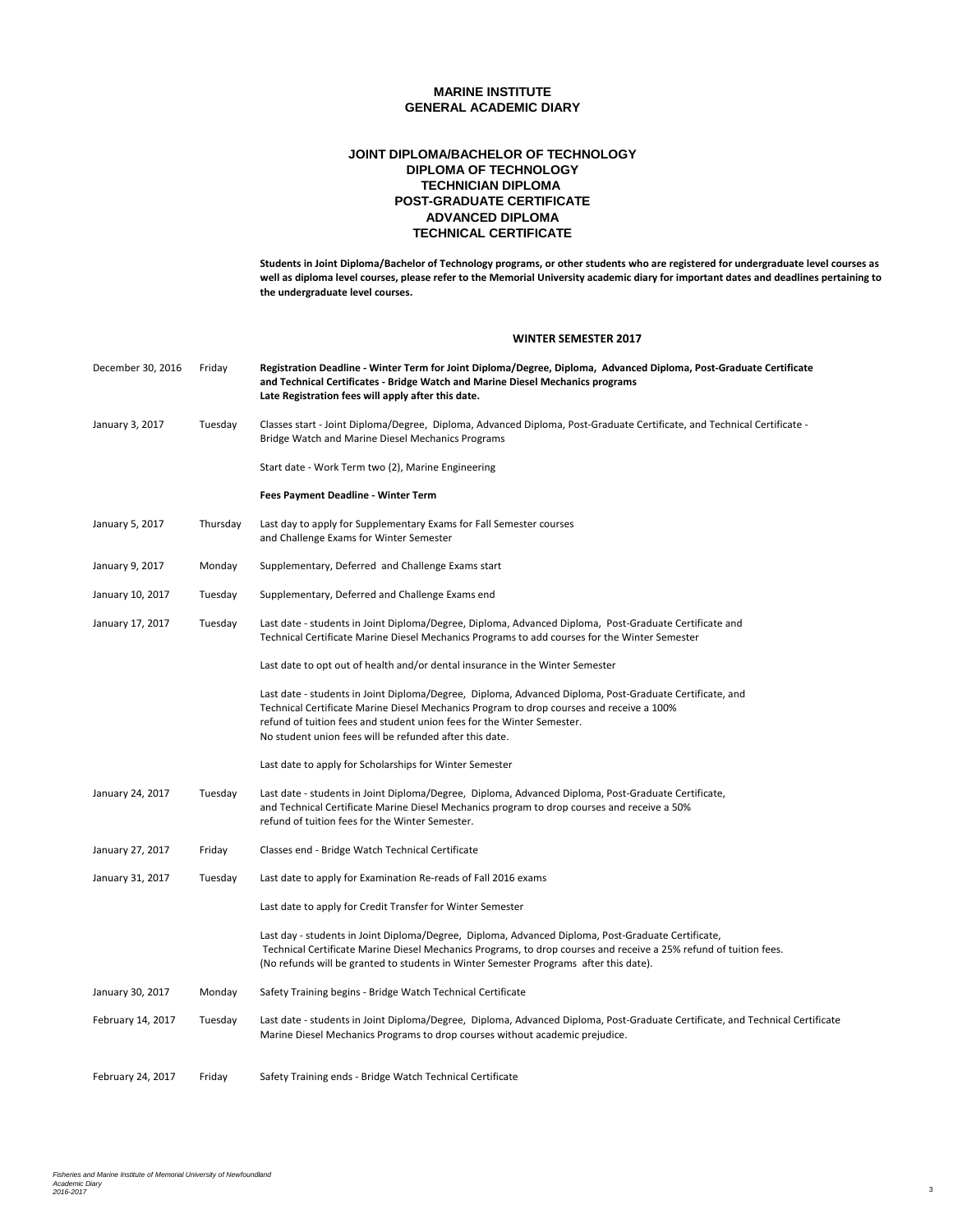### **POST-GRADUATE CERTIFICATE JOINT DIPLOMA/BACHELOR OF TECHNOLOGY DIPLOMA OF TECHNOLOGY TECHNICIAN DIPLOMA ADVANCED DIPLOMA TECHNICAL CERTIFICATE**

| March 6, 2017  | Monday   | Work Term begins - Bridge Watch Technical Certificate                                                                                                                                                                                                              |
|----------------|----------|--------------------------------------------------------------------------------------------------------------------------------------------------------------------------------------------------------------------------------------------------------------------|
| March 10, 2017 | Friday   | No Classes-Winter Break begins                                                                                                                                                                                                                                     |
| March 10, 2017 | Friday   | Last date to apply for Graduation in June 2016                                                                                                                                                                                                                     |
| March 13, 2017 | Monday   | No Classes - Mid-March Holiday (Winter Break)                                                                                                                                                                                                                      |
| March 14, 2017 | Tuesday  | <b>Classes follow Monday's schedule</b>                                                                                                                                                                                                                            |
| March 15, 2017 |          | Wednesday Classes follow Friday's schedule                                                                                                                                                                                                                         |
| March 29, 2017 |          | Wednesday Registration period begins for Joint Diploma/Degree, Diploma, Advanced Diploma and Technical Certificate<br>Marine Diesel Mechanics students registering in Technical Session, Summer Semester,<br>Safety Training and Work Terms                        |
| April 5, 2017  |          | Wednesday Classes end - Winter Semester for Joint Diploma/Degree, Diploma, Advanced Diploma, Post-Graduate Certificate,<br>and Technical Certificate programs                                                                                                      |
| April 7, 2017  | Friday   | Exams Begin - Winter term for Joint Diploma/Degree, Diploma, Advanced Diploma, Post-Graduate Certificate,<br>and Technical Certificate programs (No Exams Sunday, April 9)                                                                                         |
| April 13, 2017 | Thursday | Exams end - Winter term for Joint Diploma/Degree, Diploma, Advanced Diploma, Post-Graduate Certificate,<br>and Technical Certificate programs                                                                                                                      |
| April 13, 2017 |          | Registration deadline - Technical Session, Summer Semester and Safety Training for<br>Joint Diploma/Degree, Diploma, Advanced Diploma and Technical Certificate Marine Diesel Mechanics programs                                                                   |
|                |          | Registration deadline - Work Terms for Diploma, Advanced Diploma and Technical Certificate programs                                                                                                                                                                |
|                |          | Late registration fees apply after this deadline                                                                                                                                                                                                                   |
|                |          | End date - Work Term two (2) - Marine Engineering                                                                                                                                                                                                                  |
|                |          | Last date to add courses for Technical Sessions                                                                                                                                                                                                                    |
| April 14, 2017 | Friday   | No classes-Good Friday                                                                                                                                                                                                                                             |
| April 17, 2017 | Monday   | No classes-Easter Holiday                                                                                                                                                                                                                                          |
|                |          | TECHNICAL SESSION AND SUMMER SEMESTER 2016                                                                                                                                                                                                                         |
|                |          | Please refer to the Student Fees Refund Policy in the Fees and Financial Information Section of the Marine Institute Academic Calendar,<br>for the drop/refund deadlines for Technical Session courses relative to the various start dates for Technical Sessions. |
| April 18, 2017 | Tuesday  | Start date - Technical Session three (3) - Nautical Science                                                                                                                                                                                                        |
|                |          | Start date - Safety Training for Marine Diesel Mechanics                                                                                                                                                                                                           |
|                |          | Start date - FDTE 2118 (Canned Foods and Thermal Processing) - Advanced Diploma in Food Safety and<br>Joint Diploma /Degree (Food Technology)                                                                                                                      |
|                |          | Start date - SFTY 1125 (SVOP), SFTY 2102 (MED A3),<br>SFTY 1101 (Standard First Aid) and Boat Handling - Advanced Diploma in Sustainable Aquaculture                                                                                                               |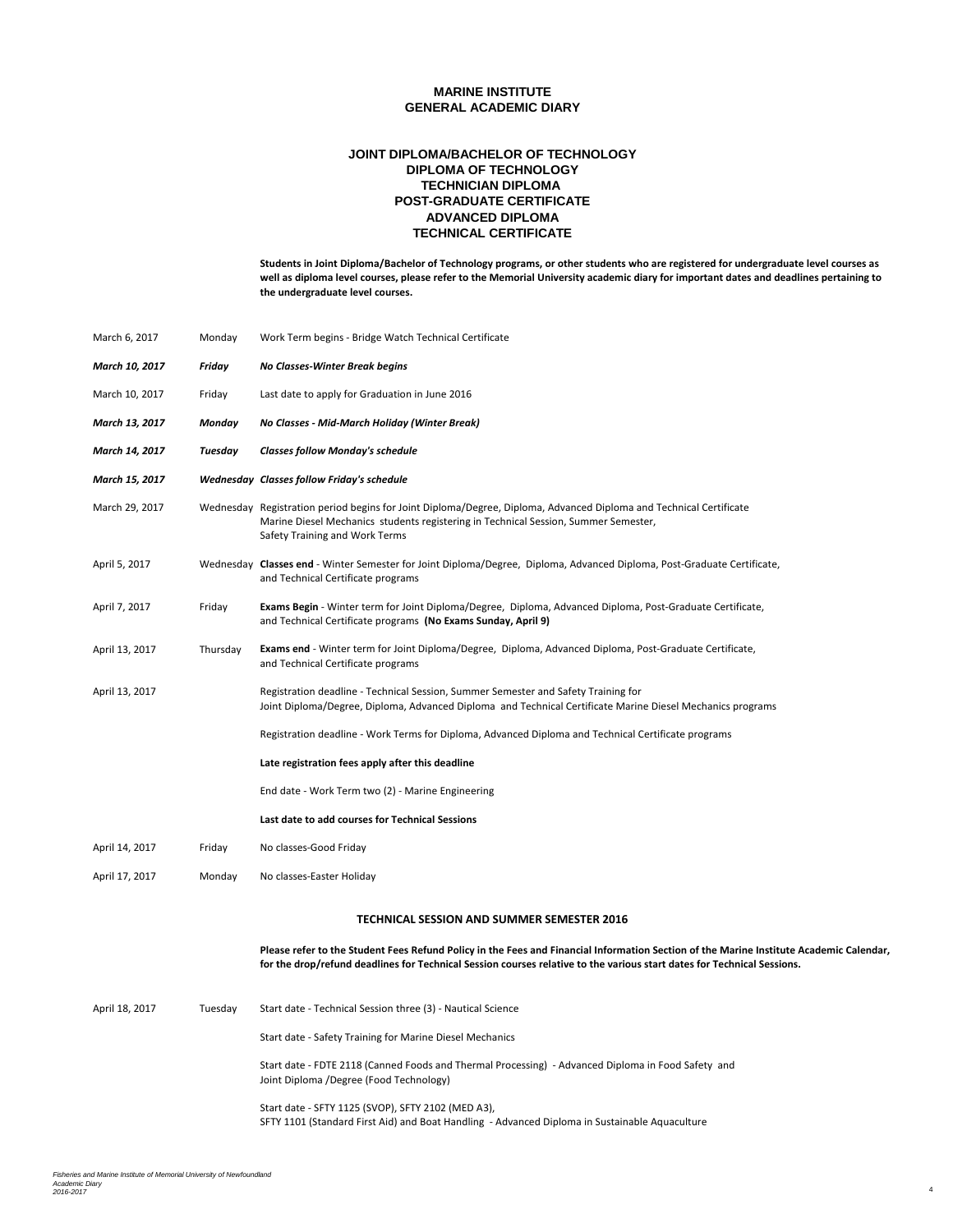### **POST-GRADUATE CERTIFICATE JOINT DIPLOMA/BACHELOR OF TECHNOLOGY DIPLOMA OF TECHNOLOGY TECHNICIAN DIPLOMA ADVANCED DIPLOMA TECHNICAL CERTIFICATE**

|                |          | Students in Joint Diploma/Bachelor of Technology programs, or other students who are registered for undergraduate level courses as<br>well as diploma level courses, please refer to the Memorial University academic diary for important dates and deadlines pertaining to<br>the undergraduate level courses. |
|----------------|----------|-----------------------------------------------------------------------------------------------------------------------------------------------------------------------------------------------------------------------------------------------------------------------------------------------------------------|
| April 21, 2017 | Friday   | End date - FDTE 2118 (Canned Foods and Thermal Processing) - Advanced Diploma in Food Safety and<br>Joint Diploma/Degree (Food Technology)                                                                                                                                                                      |
| April 24, 2017 | Monday   | Start Date - Work Term two (2) for Marine Environmental                                                                                                                                                                                                                                                         |
|                |          | Start Date - Work Term one (1) - Joint Diploma/Degree Food Technology                                                                                                                                                                                                                                           |
|                |          | Start date of Technical Session for students in Joint Diploma/Degree, Diploma Programs (other than<br>those which started April 18th) and the Advanced Diploma in Water Quality                                                                                                                                 |
|                |          | Start date - Summer Term - Marine Engineering Term six (6)                                                                                                                                                                                                                                                      |
|                |          | Start date - Safety Training for Marine Engineering Term seven (7)                                                                                                                                                                                                                                              |
|                |          | Start date - FDTE 3102, FDTE 3104, FDTE 3108 - Advanced Diploma in Food Safety and Joint Diploma/ Degree (Food Technology)                                                                                                                                                                                      |
| April 26, 2017 |          | Wednesday Last date to apply for Supplementary and Deferred exams for Winter Semester courses and<br>Challenge Exams for Technical Session                                                                                                                                                                      |
| May 4, 2017    | Thursday | Supplementary, Deferred and Challenge Examinations begin                                                                                                                                                                                                                                                        |
| May 5, 2017    | Friday   | End date - SFTY 1125 (SVOP), SFTY 2102 (Med A3),<br>SFTY 1101 (Standard First Aid) and Boat Handling - Advanced Diploma in Sustainable Aquaculture                                                                                                                                                              |
|                |          | End of Winter Semester - Advanced Diploma in Sustainable Aquaculture and Advanced Diploma in Food Safety                                                                                                                                                                                                        |
|                |          | End date - FDTE 3102, FDTE 3104, FDTE 3108 - Joint Diploma/ Degree (Food Technology)                                                                                                                                                                                                                            |
|                |          | End of Technical Session 1 - Joint Diploma/ Degree (Food Technology)                                                                                                                                                                                                                                            |
|                |          | Supplementary, Deferred and Challenge Examinations end                                                                                                                                                                                                                                                          |
| May 8, 2017    | Monday   | Last date to add courses for Summer Term - Marine Engineering Term six (6)                                                                                                                                                                                                                                      |
|                |          | Last date - students in Marine Engineering Term six (6) to drop courses and receive a 100% refund of<br>tuition fees and student union fees for the Summer 2017 Semester. No student union fees will be<br>refunded after this date.                                                                            |
| May 12, 2017   | Friday   | End Date - Work Term - Bridge Watch Technical Certificate                                                                                                                                                                                                                                                       |
| May 15, 2017   | Monday   | Start of Work Term-Advanced Diploma in Food Safety                                                                                                                                                                                                                                                              |
|                |          | Start Date - Work Term two (2) - Joint Diploma/Degree (Food Technology); Advanced Diploma in Sustainable Aquaculture                                                                                                                                                                                            |
|                |          | Last date - students in Marine Engineering Term six (6) to drop courses and<br>receive a 50% refund of tuition fees for the Summer 2017 Semester.                                                                                                                                                               |
| May 22, 2017   | Monday   | No Classes-Commonwealth Day                                                                                                                                                                                                                                                                                     |
| May 23, 2017   | Tuesday  | <b>Classes follow Monday's schedule</b>                                                                                                                                                                                                                                                                         |
| May 23, 2017   | Tuesday  | Last date to apply for Credit Transfer for Technical Session and Summer Semester                                                                                                                                                                                                                                |
|                |          | Last date to apply for Examination Re-reads of Winter 2017 exams                                                                                                                                                                                                                                                |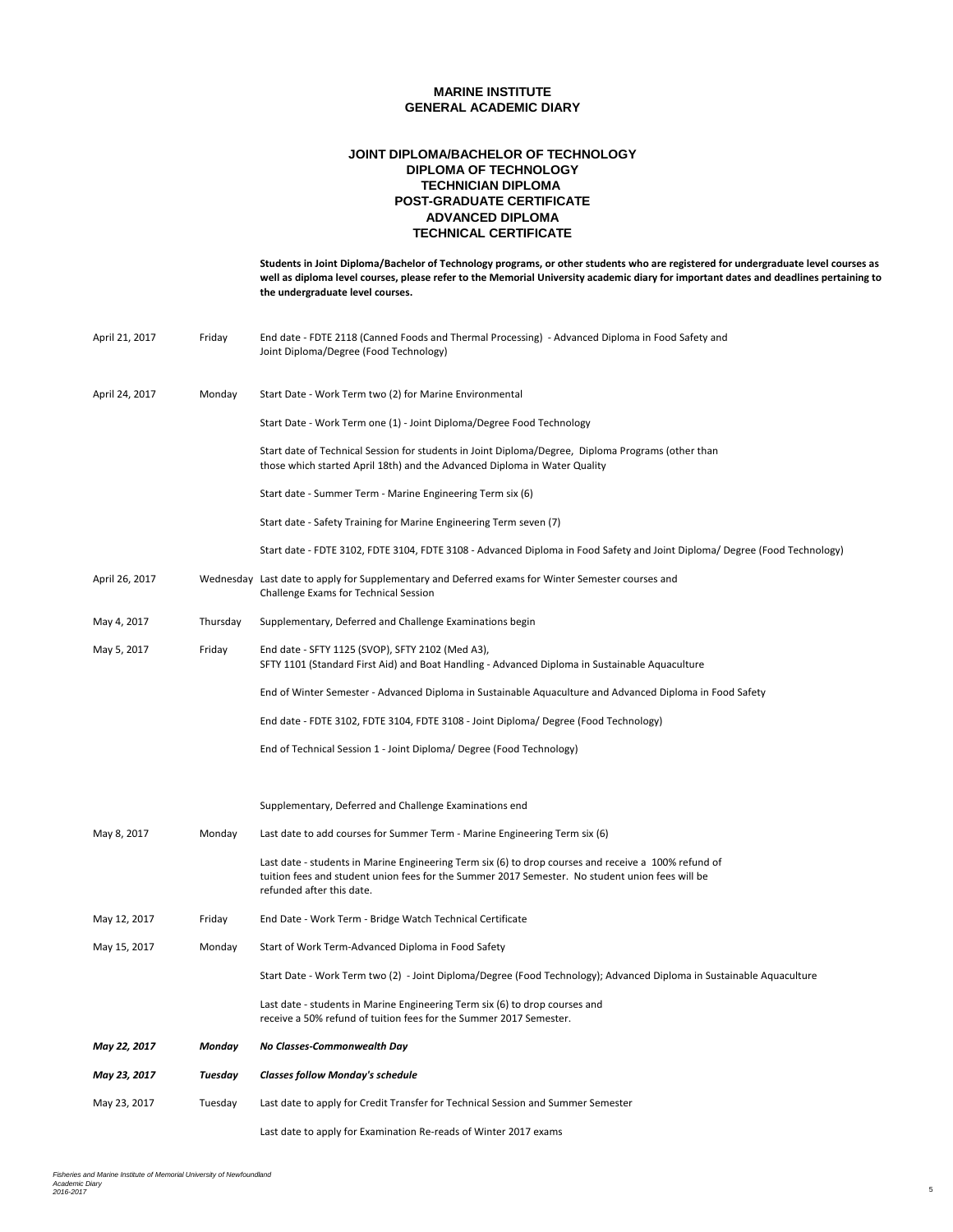### **POST-GRADUATE CERTIFICATE JOINT DIPLOMA/BACHELOR OF TECHNOLOGY DIPLOMA OF TECHNOLOGY TECHNICIAN DIPLOMA ADVANCED DIPLOMA TECHNICAL CERTIFICATE**

| May 23, 2017  | Tuesday  | Last day - students in Marine Engineering Term six (6) to drop courses and<br>receive 25% refund of tuition fees for the Summer 2017 Semester.<br>(No refunds will be granted to students in Summer Semester Programs after this date). |
|---------------|----------|-----------------------------------------------------------------------------------------------------------------------------------------------------------------------------------------------------------------------------------------|
| May 24, 2017  |          | Wednesday End Date - Technical Session two (2) - Marine Environmental Technology                                                                                                                                                        |
| May 26, 2017  | Friday   | End date - Technical Sessions one (1), two (2) and three (3) - Naval Architecture                                                                                                                                                       |
|               |          | End date - Technical Sessions one (1), two (2) and three (3) - Marine Engineering Systems Design                                                                                                                                        |
|               |          | End date - Technical Session three (3) - Ocean Mapping                                                                                                                                                                                  |
|               |          | End Date - Safety Training for Marine Engineering Term seven (7)                                                                                                                                                                        |
| May 29, 2017  | Monday   | Final Exam Day - Technical Session two (2) - Naval Architecture                                                                                                                                                                         |
|               |          | Final Exam Day - Technical Session two (2) - Marine Engineering Systems Design                                                                                                                                                          |
|               |          | Final Exam Day - Technical Session one (1) - Marine Engineering Technology                                                                                                                                                              |
|               |          | Start Date - Safety training Marine Engineering Technical Session two (2)                                                                                                                                                               |
| May 30, 2016  | Tuesday  | Start Date - Safety training Marine Engineering Technical Session one (1)                                                                                                                                                               |
| June 2, 2017  | Friday   | End Date-Technical Sessions one (1) and two (2) Ocean Mapping                                                                                                                                                                           |
|               |          | End Date - Technical Sessions one (1) and two (2) - ROV/UV programs                                                                                                                                                                     |
|               |          | End date - Technical Session Advanced Diploma in Water Quality                                                                                                                                                                          |
|               |          | End date - Work Term two (2) - Marine Environmental Technology                                                                                                                                                                          |
|               |          | Safety Training Ends - Marine Diesel Mechanics                                                                                                                                                                                          |
| June 5, 2017  | Monday   | Exams begin - Technical Session one (1) - Ocean Mapping and ROV/UV                                                                                                                                                                      |
| June 5, 2017  | Monday   | Start date Work Term - Ocean Mapping program                                                                                                                                                                                            |
| June 6, 2017  | Tuesday  | Last date - students in Marine Engineering Term six (6) to drop courses without academic prejudice                                                                                                                                      |
|               |          | Start Date - Work Term - ROV/UV                                                                                                                                                                                                         |
| June 8, 2017  | Thursday | Exams end - Technical Session one (1) - Ocean Mapping and ROV/UV                                                                                                                                                                        |
| June 9, 2017  | Friday   | End date - Technical Session three (3) - Nautical Science                                                                                                                                                                               |
|               |          | End date - Technical Sessions one (1) - Marine Environmental Technology                                                                                                                                                                 |
| June 12, 2017 | Monday   | Start date - Work Term - Technical Certificate Marine Diesel Mechanics                                                                                                                                                                  |
|               |          | Start date - Work Term - Advanced Diploma in Water Quality; Marine Environmental (Work Term 1)                                                                                                                                          |
| June 16, 2017 | Friday   | End date - Technical Session one (1) and two (2) - Nautical Science                                                                                                                                                                     |
|               |          | End date - Technical Session two (2) - Marine Engineering Technology                                                                                                                                                                    |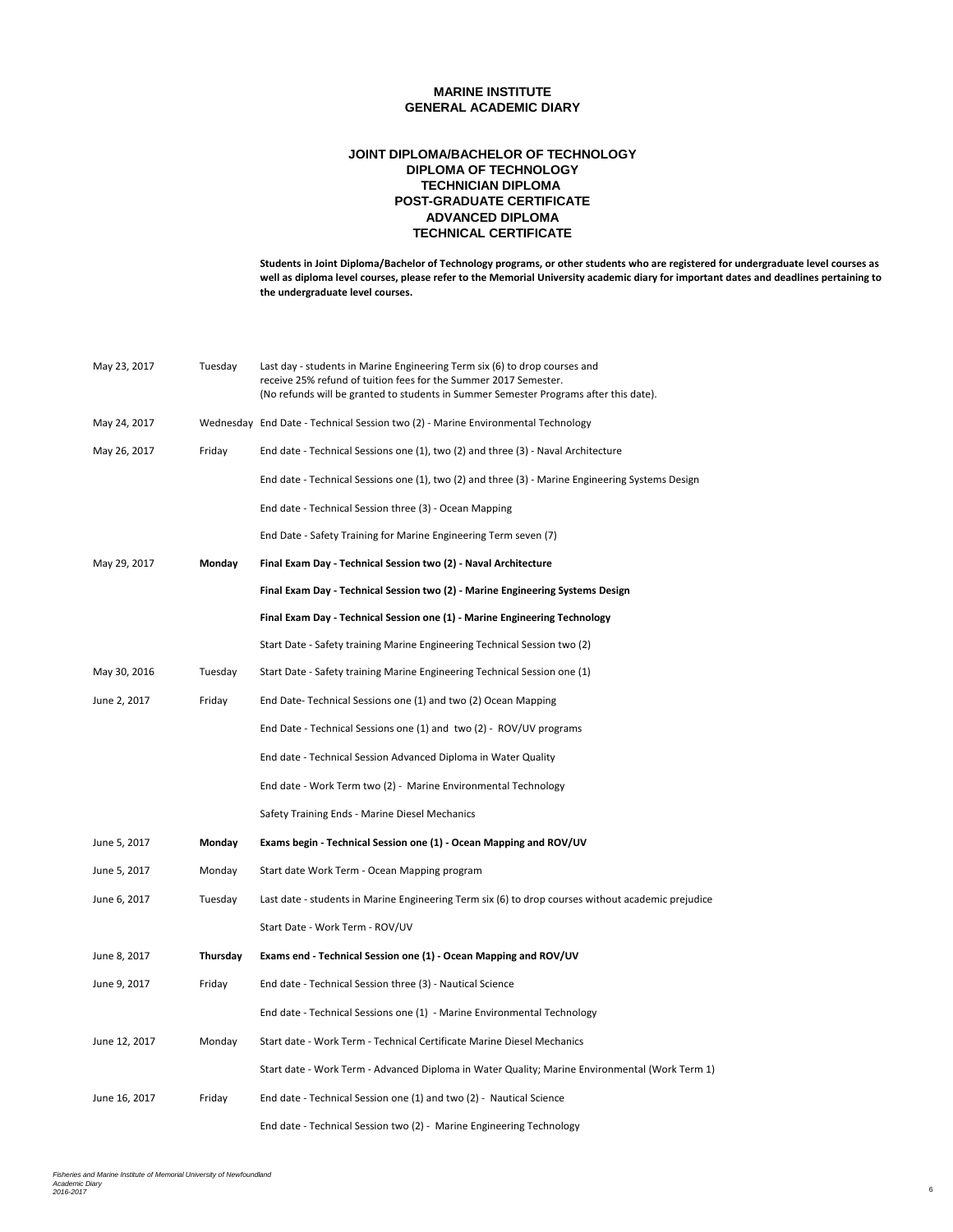### **POST-GRADUATE CERTIFICATE JOINT DIPLOMA/BACHELOR OF TECHNOLOGY DIPLOMA OF TECHNOLOGY TECHNICIAN DIPLOMA ADVANCED DIPLOMA TECHNICAL CERTIFICATE**

**Students in Joint Diploma/Bachelor of Technology programs, or other students who are registered for undergraduate level courses as well as diploma level courses, please refer to the Memorial University academic diary for important dates and deadlines pertaining to the undergraduate level courses.**

| June 16, 2017      | Friday   | Graduation                                                                             |
|--------------------|----------|----------------------------------------------------------------------------------------|
| June 19, 2017      | Monday   | No Classes-Discovery Day                                                               |
| June 20, 2017      | Tuesday  | Start date - Sea Phase one (1) and two (2) Nautical Science                            |
|                    |          | Start date - Work Term one (1) - Marine Engineering Technology                         |
| June 21, 2017      |          | <b>Wednesday Classes Follow Monday's Schedule</b>                                      |
| June 23, 2017      | Friday   | End date-Technical Session one (1) - Marine Engineering Technology                     |
| July 3, 2017       | Monday   | No Classes - Memorial Day/Canada Day Holiday                                           |
| July 6, 2017       | Thursday | <b>Classes follow Monday's schedule</b>                                                |
| July 10, 2017      | Monday   | No Classes - Mid-July Holiday (tentative)                                              |
| July 27, 2017      | Thursday | Classes End Summer Semester Marine Engineering Term six (6)                            |
| July 31, 2017      | Monday   | Exams Begin - Marine Engineering Term six (6)                                          |
| August 2, 2017     |          | Wednesday No Classes-Regatta (Civic) Day                                               |
| August 4, 2017     | Friday   | Exams End - Marine Engineering Term six (6)                                            |
| August 7, 2017     | Monday   | Safety Training Begins - Marine Engineering Term six (6)                               |
| August 25, 2017    | Friday   | End date - Nautical Science Sea Phase one (1); Nautical Science Sea Phase two (2)      |
|                    |          | End Date - Marine Engineering Work Term one (1)                                        |
|                    |          | End Date - Marine Environmental Work Term one (1)                                      |
|                    |          | End date - Joint Diploma/Bachelor of Food Technology Work Terms one (1) and two (2)    |
|                    |          | End Date - Work Terms for Advanced Diplomas in Food Safety and Sustainable Aquaculture |
|                    |          | End Date - Work Terms for ROV/UV and Ocean Mapping programs                            |
|                    |          | End date - Safety Training Ends - Marine Engineering Term six (6)                      |
|                    |          |                                                                                        |
| September 8, 2017  | Friday   | End date - Work Term for Marine Diesel Mechanics                                       |
| September 22, 2017 | Friday   | End date - Advanced Diploma in Water Quality work term                                 |
|                    |          |                                                                                        |

### **Important Note:**

Because of sailing and company schedules, and work term availability the dates for Work Terms must be flexible and may not always begin and end on the dates specified in this Diary.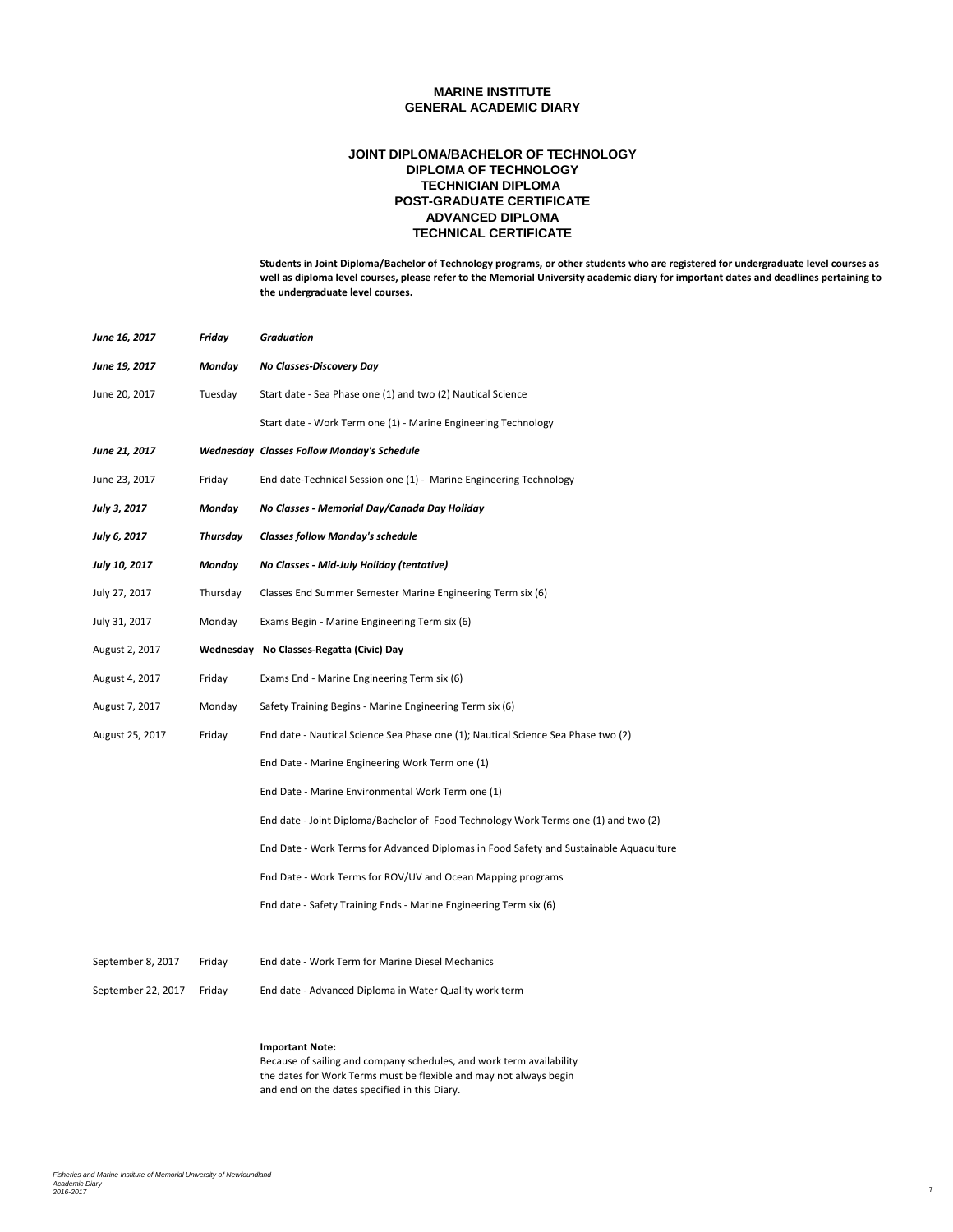### **POST-GRADUATE CERTIFICATE JOINT DIPLOMA/BACHELOR OF TECHNOLOGY DIPLOMA OF TECHNOLOGY TECHNICIAN DIPLOMA ADVANCED DIPLOMA TECHNICAL CERTIFICATE**